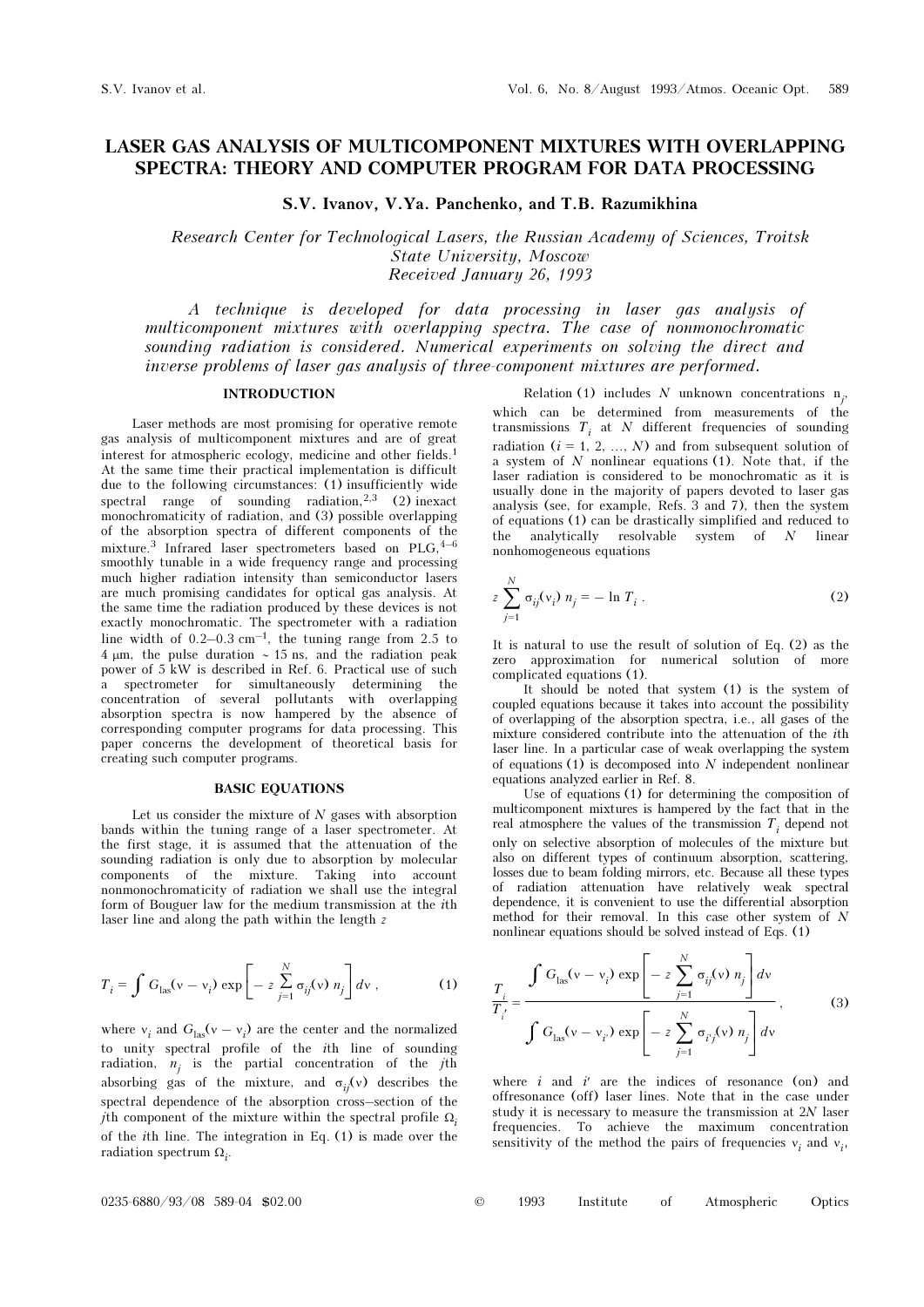should be tuned to the center and to the wing of the most intense absorption lines of the gases, present in the mixture. At the same time it is worthwhile to choose weaker absorption lines if the concentrations of gases under study are high.

#### SPECTRAL DEPENDENCE OF THE ABSORPTION CROSS–SECTIONS

Spectral behavior of the absorption cross–section  $\sigma_{ii}(v)$ within the intervals  $\Omega_i$ ,  $\Omega_i$ , can be calculated using databases of the spectral line parameters (see, for example, Refs. 9–11), or can be measured experimentally. In the first case

$$
\sigma_{ij}(v) = \sum_{\kappa} S_{j\kappa} f(v - v_{j\kappa}),
$$

where  $v_{jk}$ ,  $S_{jk}$ , and  $f(v - v_{jk})$  are the center, the integral strength and the normalized to unity line profile of the κth absorption line of the jth gas. The information on  $v_{jk}$ ,  $S_{jk}$ and the spectral profiles of the absorption lines is usually described by the Voigt line shape.

The matter is different when the information on parameters of the absorption lines of a gas in the mixture is not available. In this case it is necessary to determine the functions  $\sigma_{ii}(v)$  from specially calibrated measurements for each of the jth gas separately. The simplest way to do this is to use Taylor series expansion of  $\sigma_{ij}(v)$  in the vicinity of the frequency  $v_i$  and to make as many measurements of the transmission  $T_i$  as the number of terms in the Taylor series expansion. When the concentration  $n_j$  of the *j*th gas in the cell is known the unknown coefficients of the expansion can be found by solving the system of equations (1). The series expansion allows one to find an analytical approximation of the cross–section  $\sigma_{ij}(v)$  within the interval  $\Omega_i$ . For the majority of complex molecules such a procedure is justified by the absence of drastic changes in the absorption spectrum.11 Note that absence of detailed information on the spectral line parameters for the majority of complex polyatomic compounds is rather the rule than exception. It is connected with very high density of their vibrational rotational spectra. Thus, for example, the average separation between the lines in the  $v_3$  band of  $CF_2Cl_2$  in the range  $921-923$  cm<sup>-1</sup> is about  $4·10<sup>-5</sup>$  cm<sup>-1</sup> (see Ref. 11). The processing of such spectra with high resolution is now impossible.

# COMPUTER PROGRAM FOR DATA PROCESSING

The program developed for determining the unknown concentration of gases of the mixture considered consists of three subroutines SIG, MIX, and ZSYSTM. The measured ratios of transmission are used as input parameters along with pressure, temperature and qualitative composition of the mixture, path length and spectral line profiles.

The subroutine SIG calculates and stores the spectral dependences of the absorption cross–sections  $\sigma_{ii}(v)$  in the intervals  $\Omega_i$ , which are as large as twenty half–widths of the laser radiation lines (i.e., about  $2 \text{ cm}^{-1}$ ) into an output file. The calculations use either the Rothman's database.  $9-10$  or the coefficients of Taylor series expansion (for the spectra with a unresolved fine structure). This subroutine includes the calculation of the Voigt function as well.

The spectral information prepared by the subroutine SIG is used by the main routine MIX to determine concentrations  $n_j$  from measured values  $T_i/T_{i'}$  by solving system (3). This routine includes the calculation of the left–hand sides of Eqs. (3) reduced to the form  $F(n_1, n_2, ..., n_N) = 0$ , solution of the system of linear equations (3) by the Gauss method, and the integration by the Simpson method.

The subroutine ZSYSTM from the program library IMSL performs the solution of the system of nonlinear equations by the Newton vector method.

### RESULTS OF TEST CALCULATIONS

Verification of the program was made in the case of the mixture of three gases:  $CH<sub>A</sub>$ , HCl, and H<sub>2</sub>CO. The numerical experiment on determining concentrations of the above gases was performed. First, the transmissions  $T_i$  and  $T_i$ , were calculated using known concentrations and then the inverse problem on determining the initial concentrations from the system of equations (3) was solved.

The conditions under which the test calculations were made are shown in the Table I. The spectral range of sounding radiation was chosen so that it provided for minimum contribution from water vapor into the radiation absorption. The concentrations of HCl and  $H<sub>2</sub>CO$  used in calculations are typical for the atmospheric pollutions<sup>1</sup> (1–5 ppm for HCl and 0.05 ppm for H<sub>2</sub>CO). The methane concentration of 1.5–5 ppm is nearly its background content in the atmosphere<sup>1,12</sup>

TABLE I. Conditions used in test calculations.

| Set | Sounding<br>channel | $-1$<br>$v_{on}$ , cm<br>$-1$ | Gas             | $n$ , ppm $z$ , km |     | $T_{\text{on}}/T_{\text{off}}$ |
|-----|---------------------|-------------------------------|-----------------|--------------------|-----|--------------------------------|
|     |                     | $v_{\rm off}$ cm              |                 |                    |     |                                |
| 1   | 1                   | 2943, 758<br>2939, 5000       | $H_2CO$         | 5                  | 0.1 | 0.88                           |
|     | 2                   | 2963, 2849<br>2970, 5000      | HCl             | 5                  | 0.1 | 0.45                           |
|     | 3                   | 2948, 4741<br>2950, 7000      | CH <sub>4</sub> | 5                  | 0.1 | 0.75                           |
| 2   | $\mathbf{1}$        | 2943, 1758<br>2939, 5000      | $H_2CO$         | 5                  | 0,5 | 0.55                           |
|     | 2                   | 2963, 2849<br>2970, 5000      | <b>HCl</b>      | 5                  | 0.5 | 0.16                           |
|     | 3                   | 2948, 4741<br>2950, 7000      | CH <sub>4</sub> | 5                  | 0.5 | 0.34                           |
| 3   | 1                   | 2943, 1758<br>2939, 5000      | $H_2CO$         | 0.05               | 30  | 0.56                           |
|     | 2                   | 2963, 1000<br>2970, 5000      | HCl             | 0.05               | 30  | 0.47                           |
|     | 3                   | 2948, 8000<br>2950, 7000      | CH <sub>4</sub> | 1.50               | 30  | 0.13                           |

Numerical experiment showed that the gas concentrations could be determined exactly if the input parameters were also exact. The main source of errors in determining concentrations in actual experiments is uncertainty in the transmission measurement data. The dependences of the error  $\varepsilon_n$  in determining the gas concentrations on the error  $\varepsilon_T$  in measuring the ratio of transmissions  $T_{on}/T_{off}$  in sounding channels are shown in Figs. 1a and b. Since the errors in measuring the transmission may be different in different sounding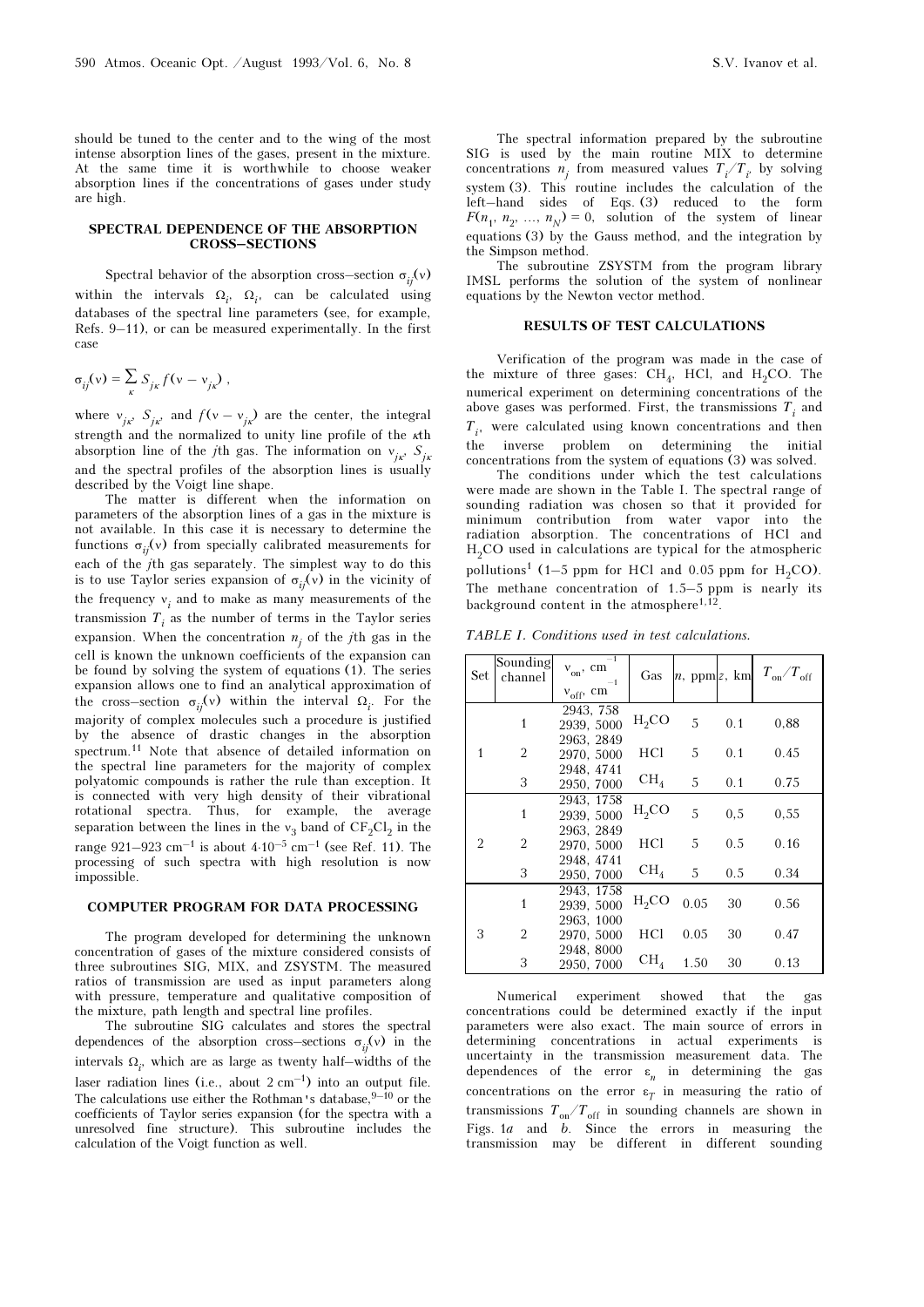channels, we have considered two different ways of introducing perturbations into the channels. According to the first one the experimental error causes an increase of the ratio  $T_{\text{on}}/T_{\text{off}}$  in one channel and corresponding decrease of this value in two other channels, and in the second one the experimental error leads to the proportional decrease of the relative transmittance in all three sounding channels.

It can be seen from Fig. 1 that in the cases considered the error in determining the  $H_2CO$  concentration is always maximum. The error  $\varepsilon_n$  strongly depends on the value of contrast (the ratio  $T_{\text{off}}/T_{\text{on}}$ ) for the absorption line of a given gas. The experimental error decreases when the contrast increases.

It follows from the comparison of Figs.  $1a$  and  $b$  that the sensitivity of the error  $\varepsilon_n$  to the way of introducing perturbations into the measuring channels also decreases with increasing contrast. Similar results were obtained for an extended path (see the case 3 in the Table). Thus, for example the error in transmittance  $\varepsilon_T \approx 10\%$  resulted in the errors of determining CH<sub>4</sub> of 5–8%, HCl – 13–20%, and  $H_2CO - 34-65\%$ . The analysis shows that the sensitivity of the error in determining concentrations to the way of introducing perturbations into the measuring channels depends on the degree of overlapping of the absorption lines of the gases under study.



FIG. 1. Dependence of the error in determining the gas concentrations  $\varepsilon_n$  on the error  $\varepsilon_T$  in measuring the ratio of transmittances  $T_{on}/T_{off}$  in sounding channels. Numbers near curves denote the numbers of channels in which the errors in measurements increase the ratio  $T_{on}/T_{off}$  at correspondingly decreasing  $T_{\rm on}/T_{\rm off}$  in the other two channels. The asterisks at curves correspond to the case of proportional decreasing  $T{_{\rm on}}/T{_{\rm off}}$  in all three sounding channels. a) calculation under conditions 1 and b) calculation under conditions 2 ( see the Table I).

The errors in determining concentrations can also appear at the data processing stage because of uncertainties in the parameters of the laser emission lines. The dependences of the error  $\varepsilon_n$  on the shift  $\delta v_{\text{las}}$  of sounding radiation lines and on the errors  $\varepsilon_c$  in half–widths of the laser lines are depicted in Figs.  $2a$  and  $b$ , respectively. It is seen from these figures that at the frequency shift  $\delta v_{\text{las}} \leq 0.05 \text{ cm}^{-1} \approx 0.5 \gamma_{\text{las}}$  the error in determining concentrations of all gases does not exceed 25 %, and at the error in half–width  $\epsilon_{\gamma} \lesssim 10\%$   $\epsilon_n \lesssim 15\%$  for all gases. It follows from the simple considerations that the sensitivity  $\varepsilon_n$  to  $\delta v_{\text{las}}$  and  $\varepsilon_y$  depends on the structure of absorption spectra in the vicinity of frequencies  $v_{on}$  and  $v_{off}$ .



FIG. 2. Dependence of the error in determining the gas concentrations  $\varepsilon_n$  (a) on the uncertainty  $\delta\eta_{\text{las}}$  in frequencies of the sounding radiation lines  $(v'_{on,off} = v_{on,off} + \delta v_{las})$  and (b) on the error  $\varepsilon_{\!\gamma}$  in the half–widths of the sounding radiation lines.

In more complicated cases (large number of gases in the mixture, strong overlapping of the spectra, small contrast  $T_{\text{off}}/T_{\text{on}}$ ) the problem in determining the concentrations becomes extremely sensitive (unstable) to the errors in transmission and to the uncertainties in the parameters of laser radiation. To obtain a stable solution of this problem the method of statistical regularization can be used, see, for example, Refs. 3 and 13. Besides, in a more complicated case of gas analysis the error in determining concentrations can be reduced if smooth tuning of the frequency of the laser spectrometer within a wide range is available. Such a tuning allows one:

1) to support the transmission of radiation at the level necessary to minimize the instrumental errors by properly choosing  $v_{on}$  and  $v_{off}$ ,

2) to choose  $v_{on}$  and  $v_{off}$  in such a manner that the absorption line overlapping of the gases under study is minimum,